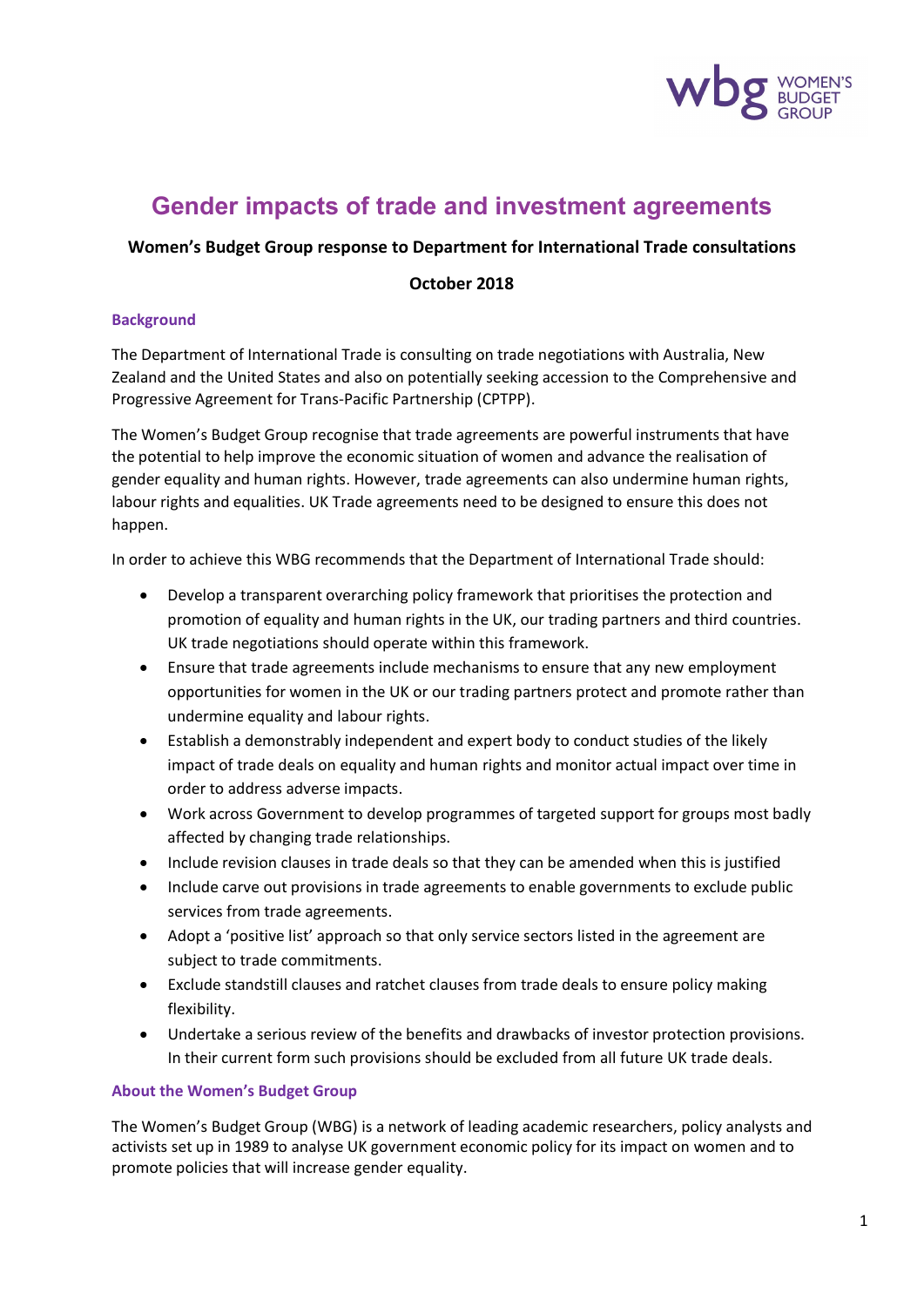Our vision is of a gender equal society.

Our mission is to promote greater gender equality in policy making and raise awareness of feminist approaches to economics.

We do this by producing well-respected, academically robust analysis of the gender impact of economic policy in order to influence policy discussions and promote gender-equal policy outcomes

## **Trade agreements are complex and can impact differently on women and men**

Modern trade agreements not only cover tariffs (taxes on goods crossing borders) but also create obligations on states in a number of areas including regulation of consumer and environmental standards, labour standards, human rights, investor protection, intellectual property, procurement of public services and regulation of service industries. These commitments can have both positive and negative social impacts, that are likely to be gendered.

Trade policy can help improve the economic situation of women, and address barriers that prevent women realising their rights. However, it is well established that trade agreements can have significantly different impacts on different groups of women and men because of differences in economic position, caring responsibilities and power.<sup>[1](#page-1-0)</sup> Poorly designed trade policies have been shown to prioritise the interests of multinational corporations and wealthy countries over equality and human rights, with sometimes severe impacts on the poorest and most marginalised women.<sup>[2](#page-1-1)</sup>

**It is crucial that UK trade negotiations operate within a transparent overarching policy framework so that there is confidence that sacrifices will not be made that disproportionately affect women's interests.**

## **Economic impacts of trade agreements**

Assessing the economic impact of trade agreements is complex. For example the IPPR has calculated that a 'hard Brexit' would hit women's jobs harder than men's jobs.<sup>[3](#page-1-2)</sup> Conversely the IFS calculate that less educated men are most likely to work in sectors exposed to the impacts of Brexit, and that overall more men (17%) than women (10%) work in highly exposed sectors.<sup>[4](#page-1-3)</sup> The differences between these two models appear to be the result of different assumptions about the impact of non-tariff barriers.

**These differences show the importance of not only modelling the likely impact of trade deals but also monitoring actual impact over time. Studies should be conducted or commissioned by a demonstrably independent and expert body. Such studies must be accompanied by a range of policy mechanisms which are available to address adverse impacts identified. These include the use of revision clauses so trade agreements can be amended when this is justified and targeted support for groups most badly affected by changing trade relationships.**

Over time there are likely to be winners as well as losers as a result of new trading arrangements. Those with the most resources (wealth, transferable labour market skills, mobility) are more likely to

<span id="page-1-0"></span> <sup>1</sup> See for example Staveren, I.P. van; Elson, D.; Grown, C.; Cagatay, N. (ed.) (2007) *The Feminist Economics of Trade*, Routledge, London. On the prioritisation of commercial concerns in EU trade agreements over labour rights and sustainable development see Harrison, Barbu, Campling, Richardson, and Smith 'Governing Labour Standards through Free Trade Agreements: Limits of the European Union's Trade and Sustainable Development Chapters' Journal of Common Market Studies, (2018b) DOI: https://doi.org/10.1111/jcms.12715.

<span id="page-1-3"></span><span id="page-1-2"></span><span id="page-1-1"></span>

<sup>&</sup>lt;sup>2</sup> Action Aid (2018) From Rhetoric to Rights: towards gender-just trade [\(https://bit.ly/2CLLYOs\)](https://bit.ly/2CLLYOs)<br><sup>3</sup> IPPR (2018) An Equal Exit? The distributional consequences of leaving the EU [\(https://bit.ly/2CJU7Tu\)](https://bit.ly/2CJU7Tu)<br><sup>4</sup> IFS (2018) The [\(https://bit.ly/2OCov7W\)](https://bit.ly/2OCov7W)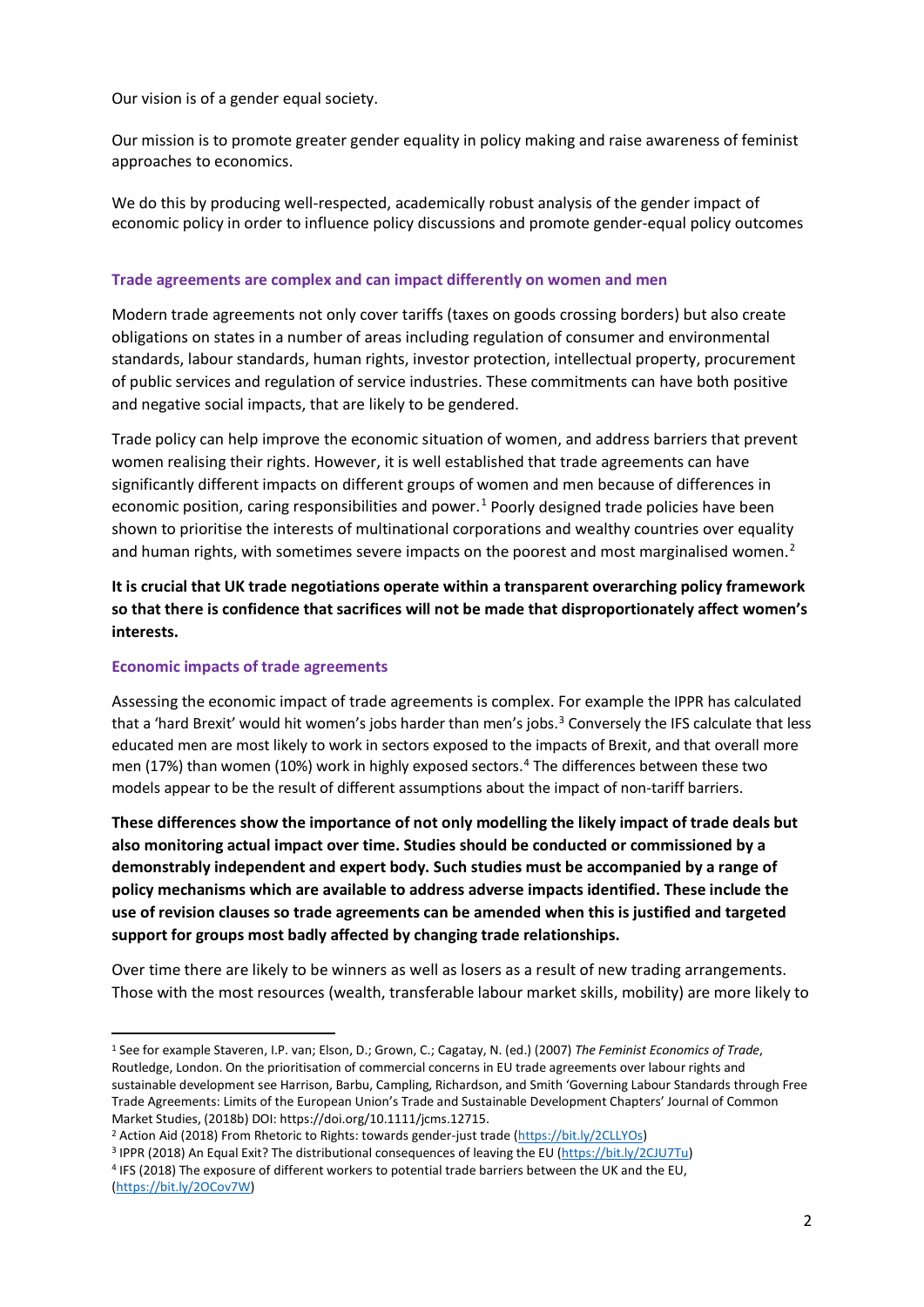be able to respond or adapt to and benefit from these new arrangements. Men as a group tend to have more of these resources than women. For example, women tend to have lower total wealth in the form of savings and investments than men.<sup>[5](#page-2-0)</sup> Therefore, gendered employment effects of new trading arrangements are likely, in which women gain less than men do.

For example, after the introduction of NAFTA (the North American Free Trade Agreement), some of the most disadvantaged workers – many of whom were women – were unable to find new opportunities for work.<sup>[6](#page-2-1)</sup> This means that the Government should be planning for the needs of different groups of workers who will be affected by Brexit taking into account that their access to the resources and skills required to participate in the labour markets on decent terms is heavily influenced by their gender and their position in society.[7](#page-2-2)

UK trade deals will also impact on the economic situation of women in our trading partners. The benefits of trade will not be equally shared and negative impacts may disproportionately affect women. As in the UK, there can be no 'one size fits all' approach to trade policy-making because "increased trade openness affects women's employment and earnings in different ways, depending on the income level of the country, skills, and the economic sector."[8](#page-2-3) Even where employment opportunities increase for women as a result of trade liberalisation, these opportunities may leave women vulnerable to exploitation.<sup>[9](#page-2-4)</sup> Action Aid has argued that 'trade and investment rules that compel countries to rapidly liberalise and deregulate their economies can have dire consequences for women and men living in the Global South […and…] have served to exacerbate and exploit women's historical position of social and economic disadvantage'.<sup>[10](#page-2-5)</sup>

**Trade agreements must be designed so as to include mechanisms for ensuring that any new employment opportunities created for women are respectful of their labour rights and serve to reduce and not exacerbate discrimination (e.g. on wages) between women and men.** 

#### **Public Services**

Public services and associated social infrastructure are relied upon more by women than by men since women are the primary users of public services, the majority of workers in the public sector and the main providers of unpaid work when public services are cut.<sup>[11](#page-2-6)</sup>

WBG is concerned about clauses in trade deals that could have a serious impact on UK public services. For example, the UK government is currently considering joining the Comprehensive and Progressive Agreement for Trans-Pacific Partnership (CPTP), a trade deal between eleven Asia/Pacific countries.<sup>[12](#page-2-7)</sup> The deal has already been negotiated but other countries may be allowed to sign up.

<span id="page-2-0"></span> <sup>5</sup> Kan, M. and Laurie, H. (2010) *Savings, investments, debts and psychological well-being in married and cohabiting couples*, Institute for Social and Economic Research [\(http://bit.ly/2EVNMWw\)](http://bit.ly/2EVNMWw)

<span id="page-2-1"></span><sup>6</sup> Balakrishnan, R. and Elson, D. (2011) *Economic Policy and Human Rights: Holding Governments to Account*. London: Zed Books

<span id="page-2-2"></span><sup>7</sup> Fontana, M. (2016) *Gender Equality in Trade Agreements*. European Parliament [\(http://bit.ly/2EUSu6S\)](http://bit.ly/2EUSu6S)

<span id="page-2-3"></span><sup>8</sup> Assah Kuete, S. and Tanankem Voufo, B., How does Trade Openness affect Women's Job Opportunities and Earnings in Cameroon, 20016, UNCTAD, [\(https://bit.ly/2yq5Bb5\)](https://bit.ly/2yq5Bb5)<br><sup>9</sup> For instance, where new employment opportunities are created for women in the clothing and textile sector, evidence

<span id="page-2-4"></span>from existing studies shows that labour provisions in trade agreements have not generally been designed so as to address causes of worker exploitations. See e.g. Smith, Barbu, Campling, Harrison, Richardson, (2018) Labor Regimes, Global Production Networks, and European Union Trade Policy: Labor Standards and Export Production in the Moldovan Clothing Industry, Economic Geography, 94:5, 550-574,

<span id="page-2-5"></span><sup>10</sup> Action Aid (2018) From Rhetoric to Rights: towards gender-just trade [\(https://bit.ly/2CLLYOs\)](https://bit.ly/2CLLYOs)

<span id="page-2-7"></span><span id="page-2-6"></span><sup>&</sup>lt;sup>11</sup> WBG, Runnymede Trust (2017) Intersecting Inequalities, (https://bit.ly/2PFrb1N)<br><sup>12</sup> Department of International Trade (2018) Consultation on the UK potentially seeking accession to the Comprehensive and Progressive Agreement for Trans-Pacific Partnership (CPTPP) [\(https://bit.ly/2zXpas8\)](https://bit.ly/2zXpas8)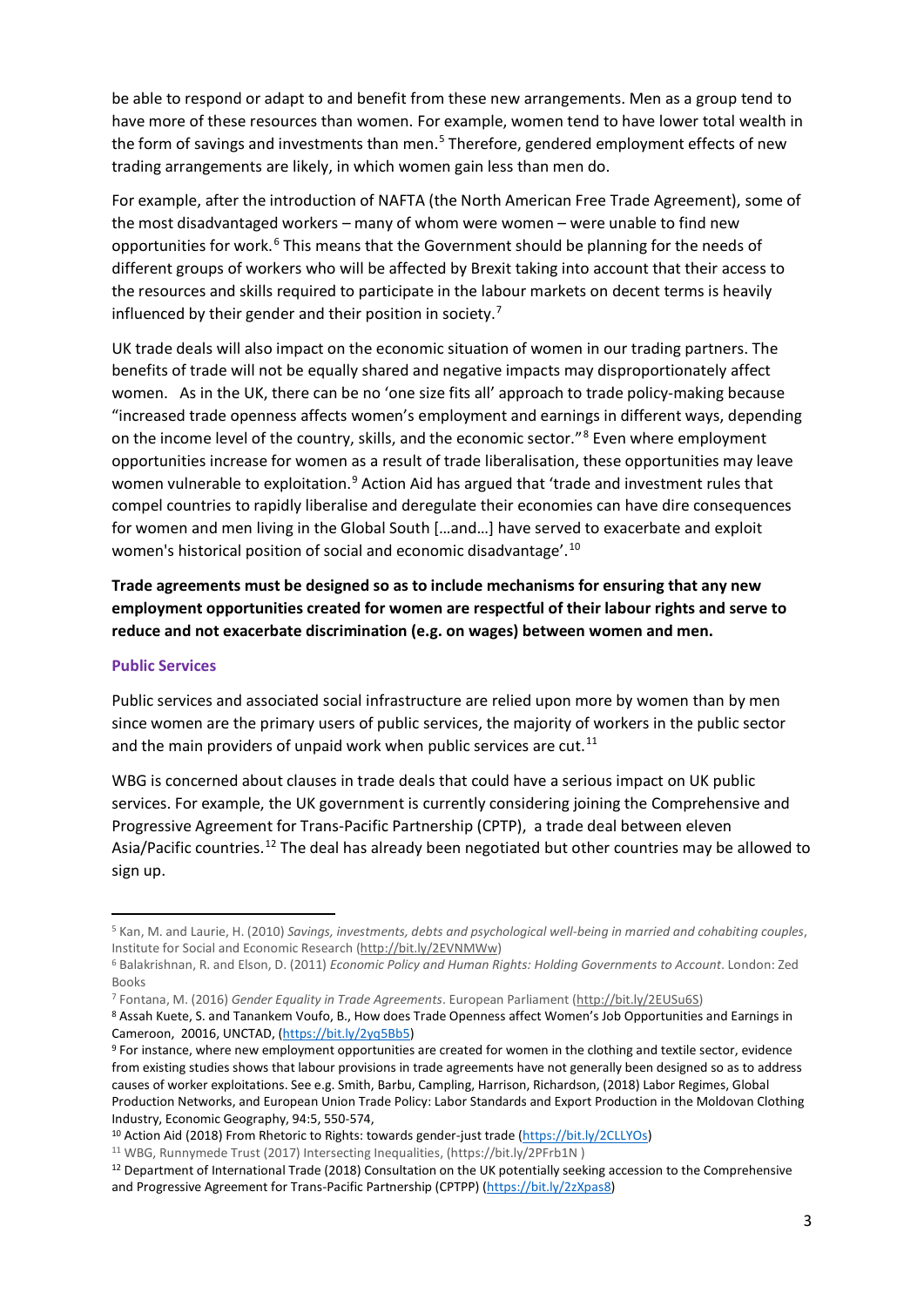Under CPTP countries agree to open up all services to international competition, except those specifically included on a list of exemptions negotiated before the agreement is signed. Any service not on that list is automatically open to competition and countries cannot reverse their decision to open up services without severe penalties. This would prevent a government taking a privatised service back into the public sector. It would also limit the ability of governments to regulate services in the future that were not included on the original list because they had not yet been developed.

Public services can be excluded from competition, but only if they are not provided on a commercial basis or in competition with other suppliers. This exclusion would not apply to the NHS for example which operates an internal market and competes with private healthcare.<sup>[13](#page-3-0)</sup>

Making commitments in trade agreements could enable a foreign service supplier to challenge regulations designed to protect the quality of public services, on the basis that they may constitute a trade barrier.

For women in the Global South the requirement to open up services to privitisation doesn't just risk undermining public services, it also risks preventing them from being established in the first place. Where essential services are liberalised, governments' power to utilise policy-mechanisms for ensuring essential services to the whole population – for instance through cross-subsidisation or through imposing direct obligations on service providers to widen access may be reduced.

**The UK should therefore include strong carve-out provisions to ensure that government can exclude all public services from trade commitments. It should also adopt a 'positive list' approach whereby only those service sectors which are listed in the agreement are subject to trade commitments.[14](#page-3-1) At the same time, it should commit to excluding standstill clauses[15](#page-3-2) and ratchet clause[s16](#page-3-3) from trade deals to ensure future policy-making flexibility.** 

#### **Investment**

There are now more than 3,000 international treaties on investment which are known as bilateral investment treaties (BITs). The types of provisions contained in BITs, explained below, are now finding their way into many trade deals across the world. This is something which should not happen in future UK trade policy.

BITs have been criticised for giving foreign investors extensive protections for their investment that do not apply to any other group, without any corresponding obligations (for example to meet domestic or international labour rights, human rights or environmental standards).<sup>[17](#page-3-4)</sup> BITs generally allow companies to sue governments through Investor State Dispute Settlement (a form of international arbitration) and this can lead to awards of billions of dollars of damages. Corporations have claimed compensation for a wide range of government actions including environmental and

<span id="page-3-0"></span><sup>&</sup>lt;sup>13</sup> For more information see Trade Justice Movement, Global Justice Now and War on Want (2018) The Trans Pacific Powergrab (https://bit.ly/2CJBA9J)<br><sup>14</sup> On the difference between negative and positive lists see European Commission,(2016) *Services and investment in EU* 

<span id="page-3-1"></span>*trade deals Using 'positive' and 'negative' lists* (https://bit.ly/1SviqH0)<br><sup>15</sup> A "standstill clause" commits the parties to keeping the market at least as open as it was as at the time of the

<span id="page-3-2"></span>agreement.

<span id="page-3-3"></span><sup>&</sup>lt;sup>16</sup> A "ratchet clause" is a commitment that, where on party unilaterally decides in the future to further open up a particular sector, it would then be "locked in" and that opening cannot be subsequently reversed.

<span id="page-3-4"></span><sup>17</sup> See for example: Trade Justice Movement (2015) Worried About UK BITs? The case for reviewing UK investment protection provisions, [\(https://bit.ly/2EmgNLb\)](https://bit.ly/2EmgNLb) and Aisbett et al, (2018) Rethinking International Investment Governance: Principles for the 21st Century, Columbia Center on Sustainable Investment [\(https://bit.ly/2AbLE9j\)](https://bit.ly/2AbLE9j)